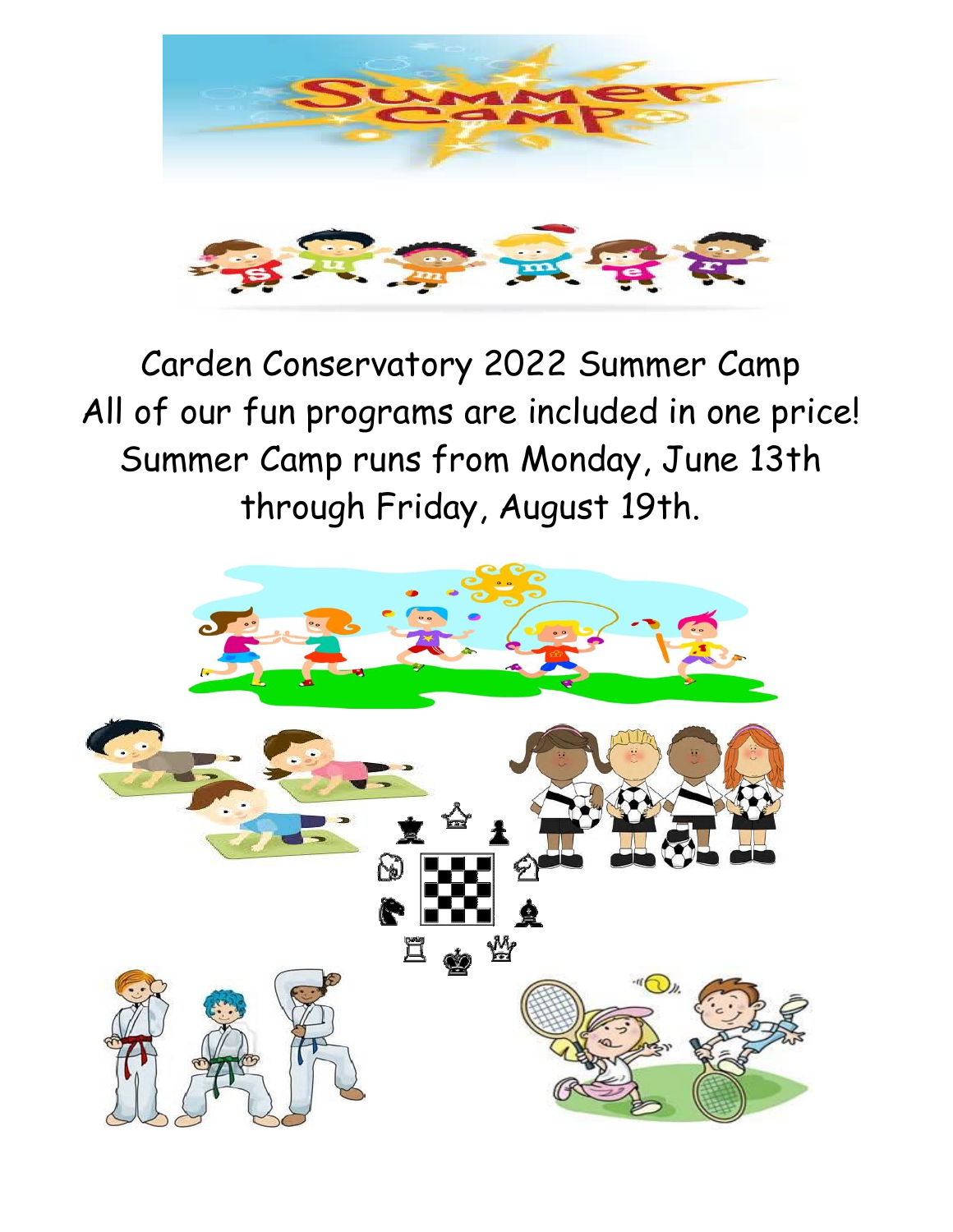# **Carden Summer Camp 2022**

Carden Summer Camp is a wonderful opportunity for your child to participate in a wide variety of recreational and educational activities! No need to try and balance education and fun this summer-experienced teachers and staff work to provide an environment that is safe, fun, healthy, and academically enriching.

The best part is that **all of our wonderful sports and additional programs are included in one price!**

#### **Program/Schedule**

Camp begins on Monday, June 13th, and concludes on Friday, August 19th. No Camp on Monday, July 4<sup>th</sup>.

Summer Camp: 7:30am-4:00pm After Camp Care: 4:00pm-6:00pm

### **Activities**

|                  | Monday                | Tuesday               | Wednesday             | Thursday              | Friday                |
|------------------|-----------------------|-----------------------|-----------------------|-----------------------|-----------------------|
| 7:30-9:00am      | <b>Indoor Play</b>    | <b>Indoor Play</b>    | <b>Indoor Play</b>    | <b>Indoor Play</b>    | <b>Indoor Play</b>    |
| 9:00-10:00am     | Academics             | Academics             | Academics             | Academics             | Academics             |
| 10:00-11:00am    | <b>Outside Recess</b> | <b>Outside Recess</b> | <b>Outside Recess</b> | <b>Outside Recess</b> | <b>Outside Recess</b> |
| $11:00-12:00$ pm | Academic              | Yoga                  | TennisKids            | <b>Soccer Shots</b>   | <b>Martial Arts</b>   |
|                  | <b>Chess</b>          |                       |                       |                       |                       |
|                  |                       |                       |                       |                       |                       |
| $12:00-1:00$ pm  | Lunch                 | Lunch                 | Lunch                 | Lunch                 | Lunch                 |
| $1:00-2:00$ pm   | Arts & Crafts         | Arts & Crafts         | Arts & Crafts         | Arts & Crafts         | Arts & Crafts         |
| $2:00-2:30$ pm   | Library Time          | Library Time          | Library Time          | Library Time          | Library Time          |
| $2:30-3:00$ pm   | Recess                | Recess                | Recess                | Recess                | Recess                |
| $3:00-4:00$ pm   | <b>Indoor Group</b>   | Indoor Group          | <b>Indoor Group</b>   | Indoor Group          | <b>Indoor Group</b>   |
|                  | Play                  | Play                  | Play                  | Play                  | Play                  |
| $4:00-6:00$ pm   | After Camp            | After Camp            | After Camp            | After Camp            | After Camp            |
|                  | Care                  | Care                  | Care                  | Care                  | Care                  |

**Academics** will be a time for students to review the concepts learned during the school year in all categories, including reading, math, writing and science in a fun and educational environment. Help your children retain the skills that they have developed over the school year so that they start off the 2021-2022 school year prepared and ahead of the game!

**Academic Chess** is fun for all level players and will teach children to think deeply, gain confidence, solve problems, develop patience, evaluate positions, compete well, visualize results, and strategize and plan!

**Yoga** is a taught in a uniquely designed program that introduces yoga to children in a fun way! A certified yoga instructor weaves fun yoga postures into games and stories. The children get to use their imagination and creativity along with themed and age appropriate music.

**TennisKids** is a leader in youth tennis development. They provide a teaching environment that encourages and respects a child's natural development. Tennis fundamentals are taught through fun games and child friendly activities!

**Soccer Shots** is a uniquely designed program that will introduce soccer to students in a fun, safe, and controlled environment. Experienced coaches will teach basic soccer skills to each child as they enjoy fun games,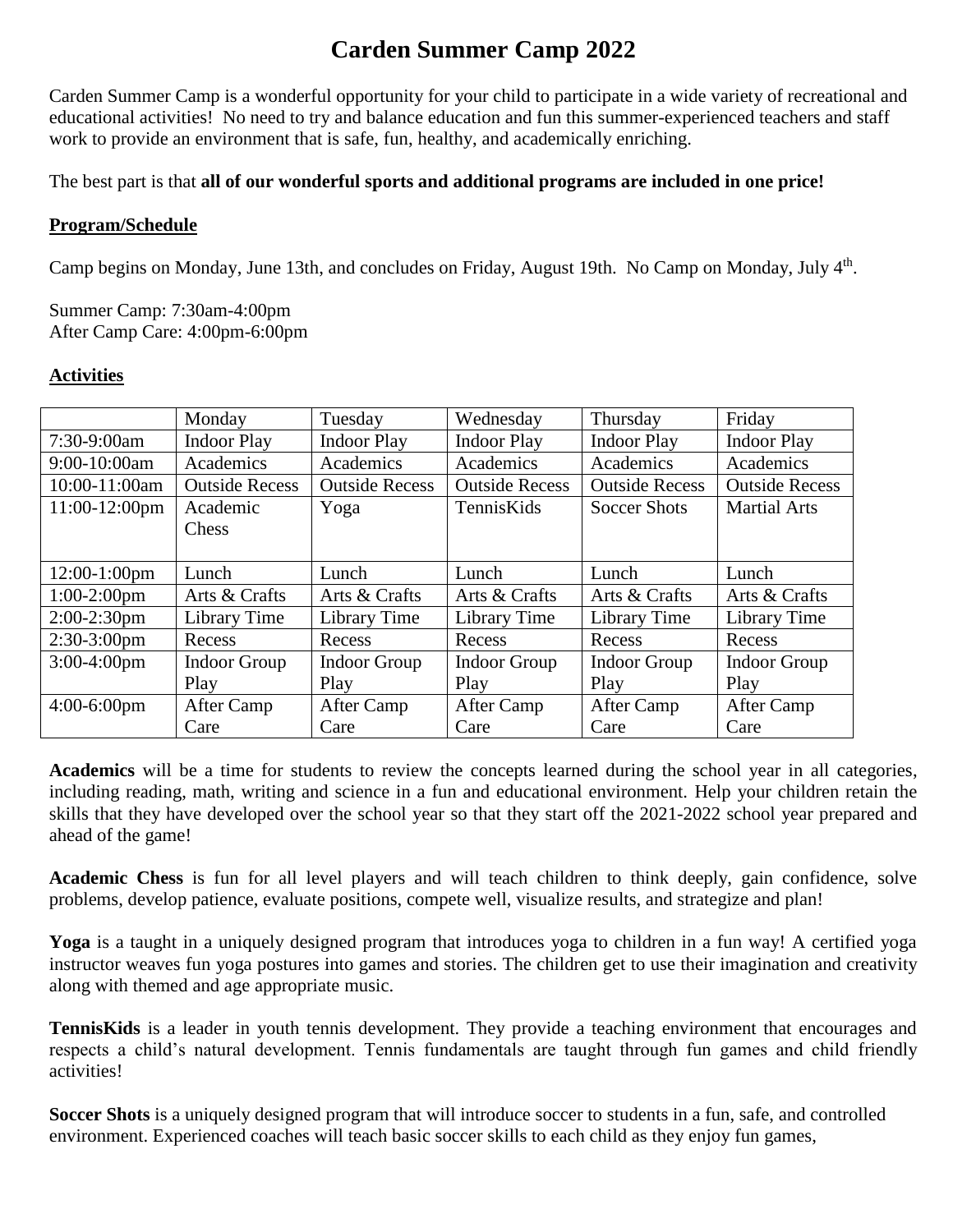competitions and prizes. This program also emphasizes character-forming lessons such as fair team play, individual concentration and cooperation, and encouragement.

**Martial Arts** will teach students to develop an effective means of protecting themselves, and if required, to protect others. A mix of jiu-jitsu techniques and Kempo will focus on not only physical strength, bit it will help improve the character of the children.

**Arts and Crafts** will encourage creativity, individuality, and expression through various artistic crafts and mediums. Students will have fun making beautiful crafts to give as gifts or keep for themselves. You and your child will be impressed with the delightful projects that they bring home!

Library Time will be an opportunity for the children to have both independent reading, as well as have stories read to them by the teachers.

Indoor Group Play will be an activity that allows the children to play fun games, while encouraging sportsmanship!

# **Registration/Payment Information**

**Registration** Advance registration for Summer Camp begins now. The *non-refundable* enrollment deposit of \$225 per child is due by **Friday, May 27th**.

# **\*Camp prices will reflect an adjustment in price if your child is also attending Carden Summer School Classes.**

**Snacks and Lunches** Children attending Camp should bring a morning and afternoon snack as well as a sack lunch. For those who prefer, a variety of snack and lunch items will be available for purchase in the snack bar.

### **We will offer hot lunch on Fridays only – Pizza and side at the cost of \$6.50.**

**Attached Forms** Please return the attached forms when you register your child. Once we have received your registration forms for summer, we will hold a space for your child in our program for the weeks indicated. Please let us know if your plans change.

**Payments** The due date for tuition is the 1<sup>st</sup> of each month. A \$12 late fee is assessed if tuition is not paid by the 5<sup>th</sup> of each month. Please note: Provision of proper staffing and reservation of offcampus activities prevent our being able to offer refunds for days missed.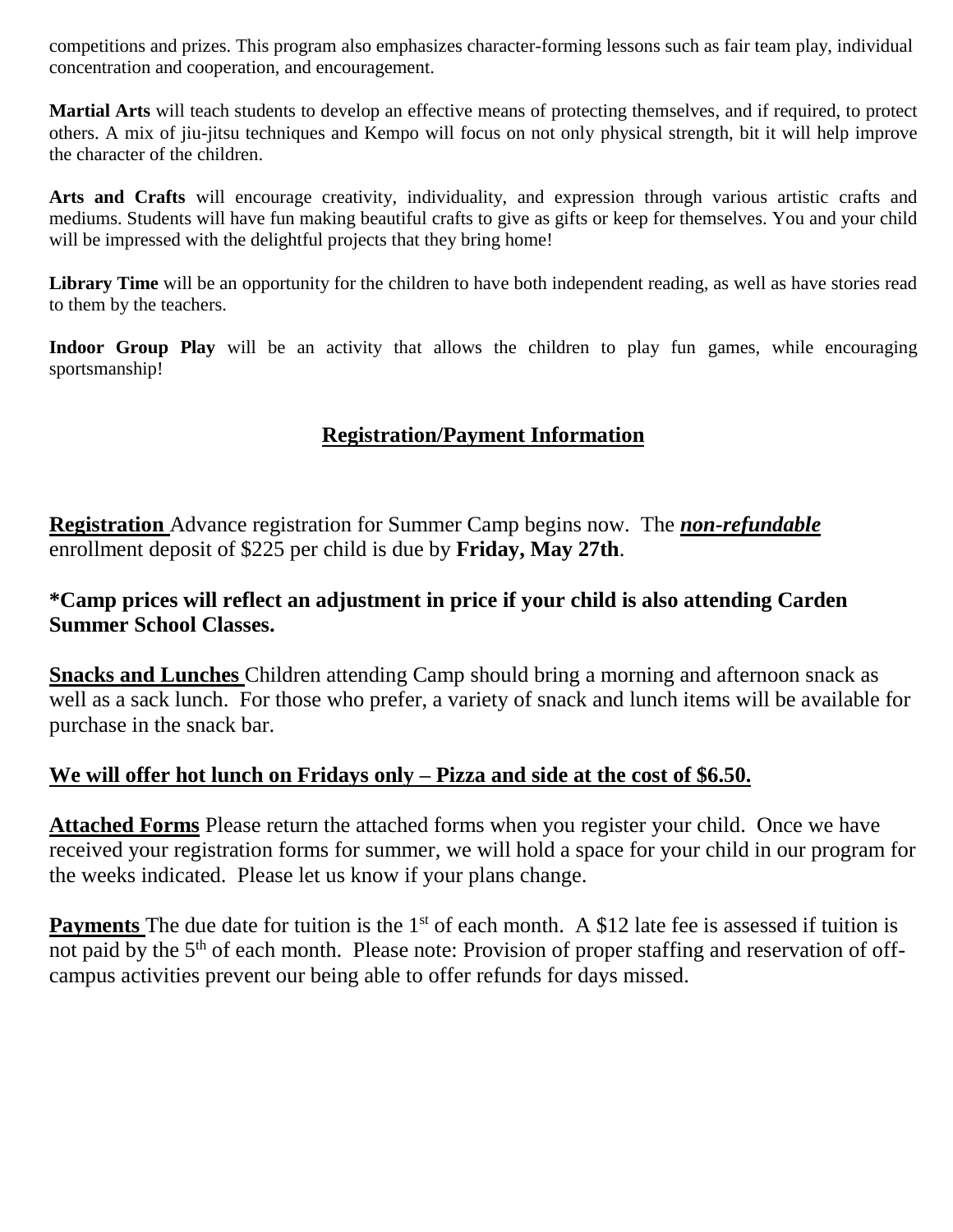# Carden Conservatory 5702 Clark Drive Huntington Beach CA 92649 (714) 840-5127 www.cardenconservatory.com

# **SUMMER CAMP '22 MONTHLY PROGRAM RATES**

| Schedule                | 5 Days     | 3 Days     | 2 Days     |
|-------------------------|------------|------------|------------|
| <b>Camp Hours</b>       | \$600 Jun  | \$400 June | \$300 June |
| $7:30 - 4:00 \text{pm}$ | \$850 July | \$650 July | \$550 July |
|                         | \$650 Aug  | \$450 Aug  | \$350 Aug  |
| After Camp Care         |            |            |            |
| $4:00 - 6:00$           | \$7.50/hr  | \$7.50/hr  | \$7.50/hr  |

### **SUMMER CAMP '22 WEEKLY PROGRAM RATES**

For those families just looking for one week here or there, we have customized weekly rates.

| Camp Hours<br>$7:30 - 4:00 \text{pm}$ | \$225/week |
|---------------------------------------|------------|
| After Camp Care<br>$4:00 - 6:00$      | \$7.50/hr  |

### **OTHER FEES**

#### 10% off of each child

### **Enrollment Deposit (non-refundable) of \$225** - **Due on or by Friday, May 27th**

| Field Trip Fees                                 | Fees will vary depending on the field trip taken. All field trips are on<br>campus. |
|-------------------------------------------------|-------------------------------------------------------------------------------------|
| <b>Lunches and Snacks</b>                       | Provided by parents - Snack Bar available                                           |
| <b>Friday Lunch Available for Purchase</b>      | Pizza Fridays - \$6.50                                                              |
| Late Pick-up<br>(after 6:00 p.m.)               | \$1 per minute                                                                      |
| Late Payment Fee<br>(assessed after the $5th$ ) | \$12                                                                                |
| <b>Returned Check Fee</b>                       | \$15                                                                                |
| Daily Drop-in Rates                             | \$13 an hour                                                                        |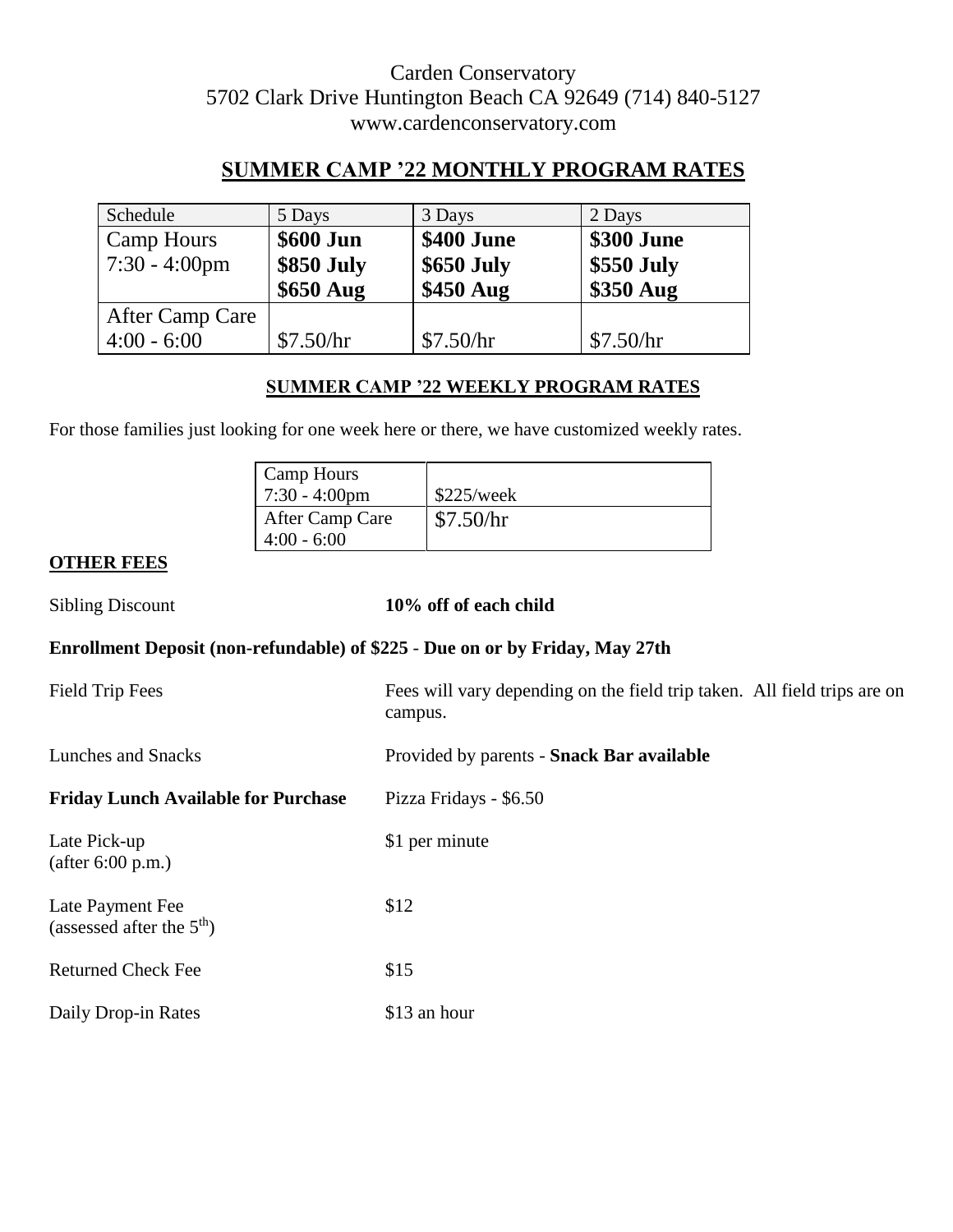# **ENROLLMENT CONTRACT CARDEN SUMMER CAMP – 2022**

### **OPTION 1**

I would like to enroll my child, \_\_\_\_\_\_\_\_\_\_\_\_\_\_\_\_\_\_\_\_\_\_\_\_, age \_\_\_\_\_, entering grade\_\_\_\_\_, in the monthly Carden Summer Camp program. I plan to have my child attend during the month(s) of:

| June                  | $\frac{1}{\sqrt{2}}$ July            | ____August               |
|-----------------------|--------------------------------------|--------------------------|
| $(June 13 - June 30)$ | $(\text{July } 1 - \text{July } 29)$ | $(August 1 - August 19)$ |
|                       | NO Camp on Monday, July $4th$        |                          |

I have circled the attendance schedule that I have chosen for my child on the chart below.

| Schedule                | 5 Days     | 3 Days     | 2 Days     |
|-------------------------|------------|------------|------------|
| <b>Camp Hours</b>       | \$600 Jun  | \$400 June | \$300 June |
| $7:30 - 4:00 \text{pm}$ | \$850 July | \$650 July | \$550 July |
|                         | $$650$ Aug | \$450 Aug  | \$350 Aug  |
| After Camp Care         |            |            |            |
| $4:00 - 6:00$           | \$7.50/hr  | \$7.50/hr  | \$7.50/hr  |

#### **OPTION 2**

I would like to enroll my child/children, \_\_\_\_\_\_\_\_\_\_\_\_\_\_\_\_\_\_\_\_\_\_\_\_\_\_\_\_\_\_\_\_\_\_, age/ages \_\_\_\_\_\_\_, in the weekly Carden Summer Camp program. I plan to have my child attend during the week(s) of:

| June $13 -$ June 17   | August $1 -$ August 5  |
|-----------------------|------------------------|
| June $20 -$ June $24$ | August $8 -$ August 12 |
|                       |                        |

- $\frac{1}{2}$  June 27 July 1  $\frac{1}{2}$  August 15 August 19
- $\frac{1}{\sqrt{2}}$  July 5 July 8 (closed July 4th)
- $\frac{\text{July }11 \text{July }15}{\text{$
- $\frac{\text{July } 18 \text{July } 22}{\text{$
- \_\_\_ July 25 July 29

\_\_\_\_\_\_ Sibling Discount - **10% off of each child** 

I herewith enroll with an enrollment deposit **of \$225.00** *(non-refundable)* to reserve a space. I agree to pay on the first day IN ADVANCE of each month of attendance and understand that these fees are non